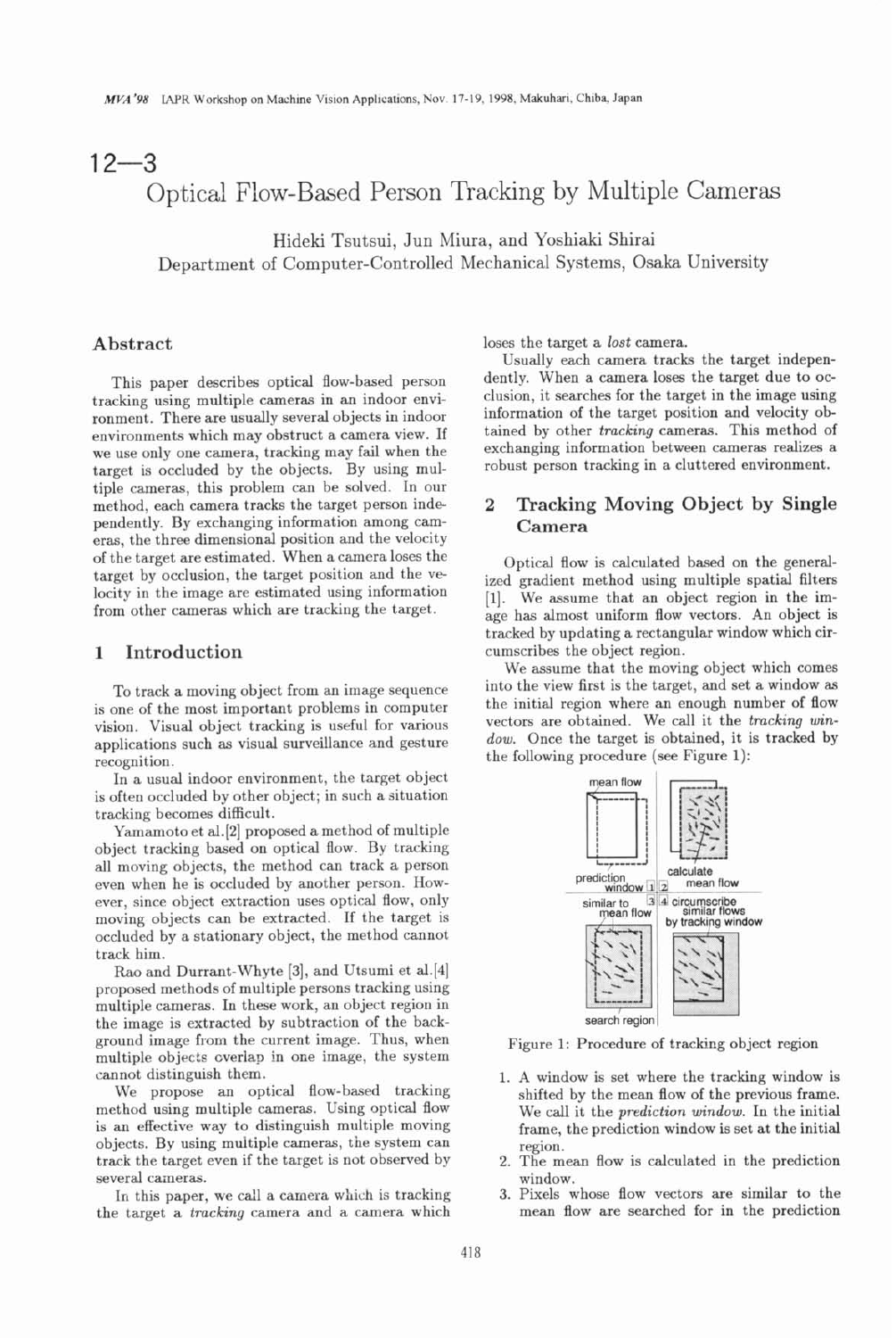

Figure 2: Extraction of object region

window and its neighborhood. The object region is generated as the set of such pixels.

4. The tracking window is set to circumscribe the object region.

Figure 2 shows a result of optical flow-based person tracking. As shown in this figure, this tracking method often fails to extract the feet because the velocity of the feet is different from that of the body.

### **3 Tracking Target**

#### **3.1 Target Position Estimation by Mult iple Cameras**

We model a person with a vertical cylinder and its height and radius are set to the height and the width of the person.

Let  $\mathbf{X} = [X, Y, Z, 1]^t$  denote a point in the world coordinate system, and  $x = [x, y, 1]^t$  denote the projected point of  $X$  to the image. The following equation is satisfied:

$$
hx = CX \tag{1}
$$

where **h** denote a scale factor and *C* denote the camera parameter:

$$
C = \begin{bmatrix} C_{11} & C_{12} & C_{13} & C_{14} \\ C_{21} & C_{22} & C_{23} & C_{24} \\ C_{31} & C_{32} & C_{33} & C_{34} \end{bmatrix} .
$$
 (2)

If the object region is correctly extracted, the center of gravity of the object region **x** is determined. The corresponding three dimensional position of the target  $X$  satisfy the equation (1). The target position is obtained as the intersection of projection lines from at least two tracking cameras. However, since most part of the feet is often excluded from the object region as shown in Figure 2, the vertical position of the center of gravity in the image is not reliable. Thus we use only the horizontal position of the center of gravity to estimate the target position.

We consider the plane which contains a projection line and is perpendicular to the floor. We call it a target plane. The axis of the target cylinder is obtained on this plane. A target plane is given by the following equation:

$$
a\left[\begin{array}{c} X \\ Y \end{array}\right] = b \tag{3}
$$

where

$$
a = \begin{bmatrix} (C_{11} - C_{31} x)(C_{23} - C_{33} y) - (C_{13} - C_{33} x)(C_{21} - C_{31} y) \\ (C_{12} - C_{22} x)(C_{23} - C_{33} y) - (C_{13} - C_{33} x)(C_{22} - C_{32} y) \end{bmatrix}^t
$$
(4)

$$
b = (C_{13} - C_{33}x)(C_{24} - C_{34}y) - (C_{14} - C_{34}x)(C_{23} - C_{33}y) \quad (5)
$$



Figure 3: Estimating of target position

When there are at least two tracking cameras, the axis of the target cylinder is obtained as the intersection line of such target planes (Figure 3). If we have more than two target planes, the axis position is calculated by the least squares method as follows:

$$
\left[\begin{array}{c} X \\ Y \end{array}\right] = (\boldsymbol{A}^t \boldsymbol{A})^{-1} \boldsymbol{A}^t \boldsymbol{B} \tag{6}
$$

where  $A = [a_1 a_2 a_3 \cdots a_m]^t$   $B = [b_1 b_2 b_3 \cdots b_m]^t$ , and  $a_i$ ,  $b_i$  denote parameters of the target plane for the ith camera, m is the number of tracking cameras.

There are two cases where the above method does not work. One is the case where there is only one tracking camera.

The other case is explained as follows. If the rank of the matrix *A* is less than two, equation *(6)* cannot be solved. This happens when all target planes coincide. Thus, when the target planes make small angles (when  $|A^t A|$  is small), the estimated position is not reliable.

The above two cases are described in section 3.2.

#### **3.2 Target Area Estimation by One Camera**

By considering the size of the object region in the image and the human model, the target area is estimated by using the information from only one tracking camera.

**Estimating Range of Depth** As described in section 2, a part of the target is extracted and circumscribed by the tracking window. The top of the head is not lower than that of the tracking window, and the bottom of the foot is not higher than that of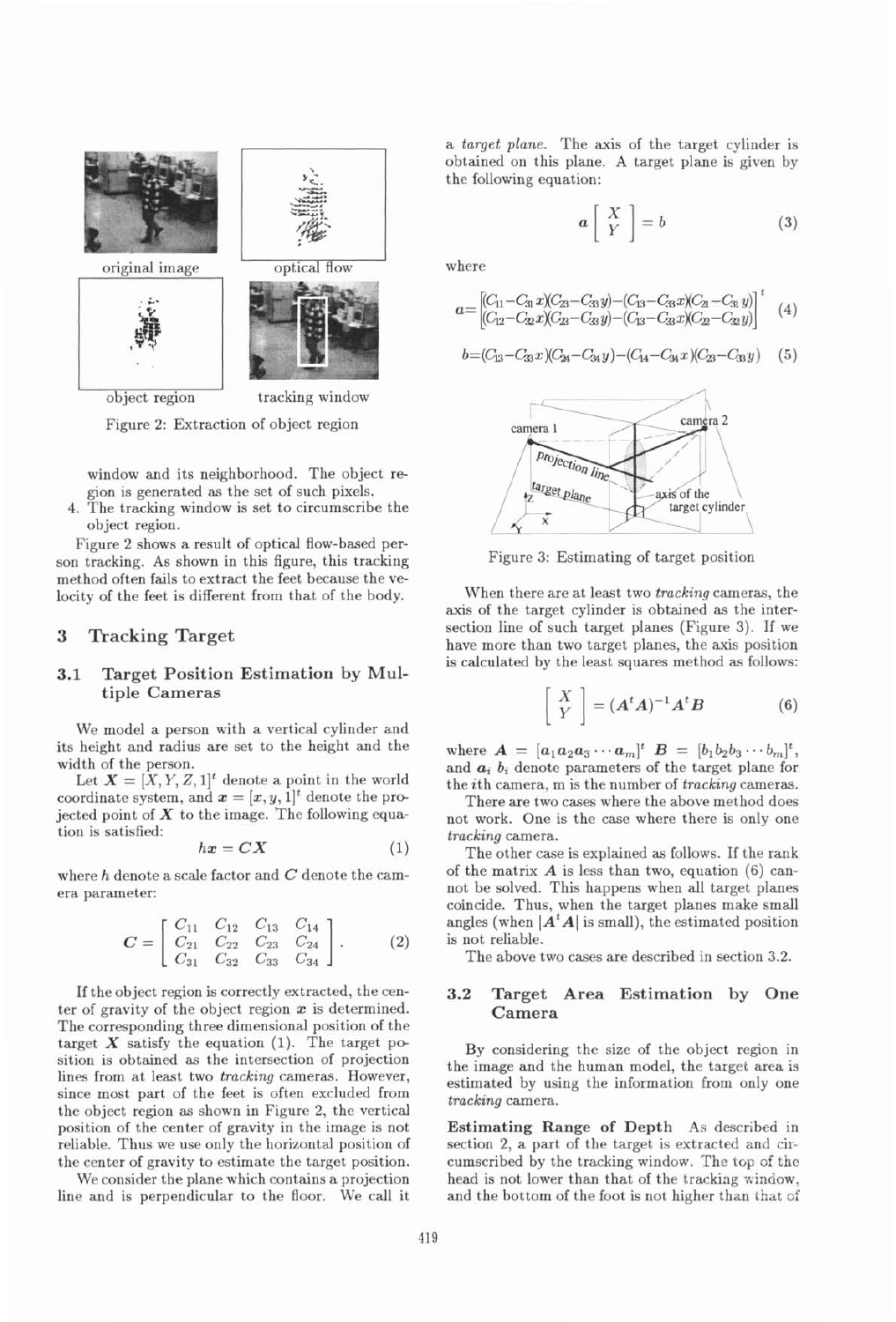

the tracking window. This fact is used to estimate the possible depth range of the target.

In the target plane (Figure 4), let  $L_h$  and  $L_f$  denote the projection line through the top and the bottom of the tracking window, respectively.

First, we consider the plane  $Z = Z_{wh}$ , which indicates the height of the target person, and calculate the intersection  $M_h$  of this plane and  $L_h$ . Since the top of the head is not lower than that of the tracking window in the image, the person should be farther than  $M_h$ . Thus, plane  $P_h$ , which includes  $M_h$  and is perpendicular to both the target plane and the floor, represents one constraint on the target depth. Similarly, considering the condition of the foot position, we can obtain the other constraining plane  $P_f$  from line  $L_f$  and plane  $Z = 0$ . The target exists between  $P_h$  and  $P_f$ .

Estimating Range of Width Since the tracking window circumscribes a part of the target, the leftmost and the rightmost edge of the target never be inside the tracking window. Figure 5 shows the top view of figure 4. When the rightmost edge of the target is on line  $A_r B_r$ , the axis of the human model is on line  $C<sub>l</sub>D<sub>l</sub>$ , such that these lines are in parallel and the distance between the lines is equal to the radius of the model. Line  $C<sub>1</sub>D<sub>1</sub>$  represents the left boundary. Similarly, we can obtain line  $C_rD_r$  as the right boundary.

The target area which is constrained by the ranges of depth and width becomes a tetragon  $C<sub>r</sub>C<sub>l</sub>D<sub>l</sub>D<sub>r</sub>$ . Figure 6(a) is an example of target area estimation.

#### 3.3 **Determination of Prediction Window**

For a *lost* camera, we estimate the target position in the image using the target position on the floor which is estimated by *tracking* cameras.

When the target position is estimated by the method of section 3.1, the human model at the tar-



Figure 6: Target area and its projection

get position is projected to the image of a *lost* camera by equation (1). The projected region is considered as the prediction window, which is searched for the target.

When the target area is estimated by the method of section 3.2, the cylinder at the every possible position inside the target area is projected to the image of the *lost* camera. Then the union of all projected region is considered as the prediction window. Figure 6(b) shows the projected region for camera B which is generated from the target area estimated by camera A.

#### **3.4 Target Identification by Target Velocity**

*A lost* camera searches the prediction window for the target. However, if there is another moving object in this window, the *lost* camera may track him as the target. To discriminate moving objects, we use the target velocity.

#### 3.4.1 Estimation of Target Velocity

The velocity in an image is derived by differentiating equation (1):

$$
v = -\frac{\dot{h}}{h^2}CX + \frac{1}{h}CV \tag{7}
$$

where  $V = \dot{X} = [U, V, W]^t$  denote a three dimensional velocity,  $v = \dot{x} = [u, v]^t$  denote a velocity in the image.

When there are at least two *tracking* cameras, a set of the constraint equations about  $V$  is derived by substituting each mean flow which is estimated by *tracking* cameras for *v* at equation (7). The target velocity  $V$  is calculated by applying the least squares method to the equations.

When there is only one *tracking* camera, the target velocity  $V$  cannot be calculated by the above method. In this case, by assuming that the target have no vertical velocity,  $V = [U, V, 0]$  is calculated by solving equation (7).

#### **3.4.2** Estimation of Target Velocity in **Im**age

For *lost* cameras, the target velocity  $\hat{v}$  in the image is estimated from V using equation (7). Each *lost*